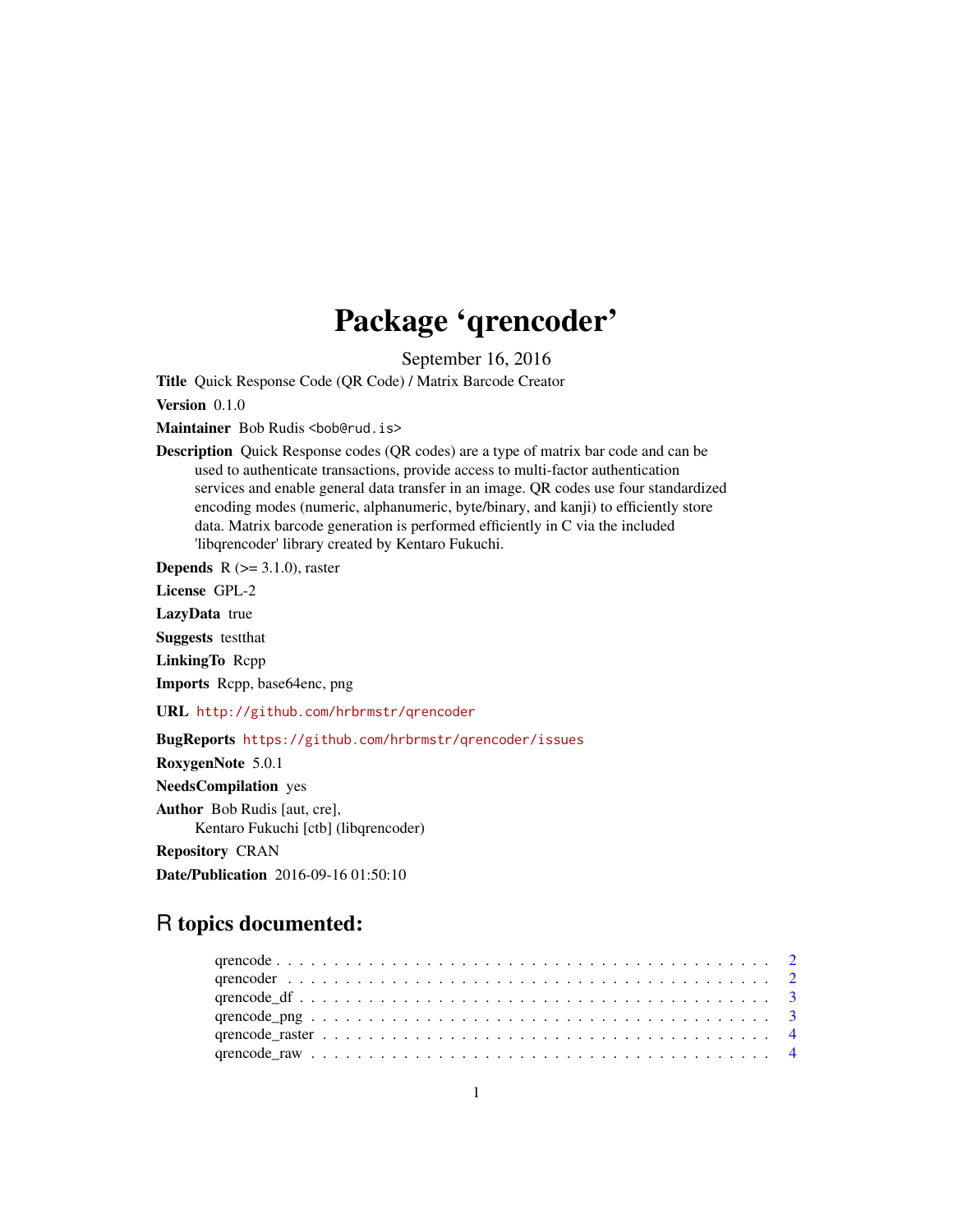#### <span id="page-1-0"></span>2 qrencoder and  $\alpha$  quantity  $\alpha$  quantity  $\alpha$  quantity  $\alpha$  quantity  $\alpha$  quantity  $\alpha$  quantity  $\alpha$  quantity  $\alpha$

#### **Index** [6](#page-5-0) **6**

#### qrencode *Return a QR encoded string as a matrix*

#### Description

Useful if you want to do your own post-processing

#### Usage

qrencode(to\_encode)

#### Arguments

to\_encode the data to encode

#### Examples

qrencode("http://rud.is/b")

qrencoder *Quick Response Code (QR Code) / Matrix Barcode Creator*

#### Description

Quick Response codes (QR codes) are a type of matrix bar code and can be used to authenticate transactions, provide access to multi-factor authentication services and enable general data transfer in an image. QR codes use four standardized encoding modes (numeric, alphanumeric, byte/binary, and kanji) to efficiently store data. Matrix barcode generation is performed efficiently in C via the included 'libqrencoder' library created by Kentaro Fukuchi.

#### Author(s)

Bob Rudis (bob@rud.is)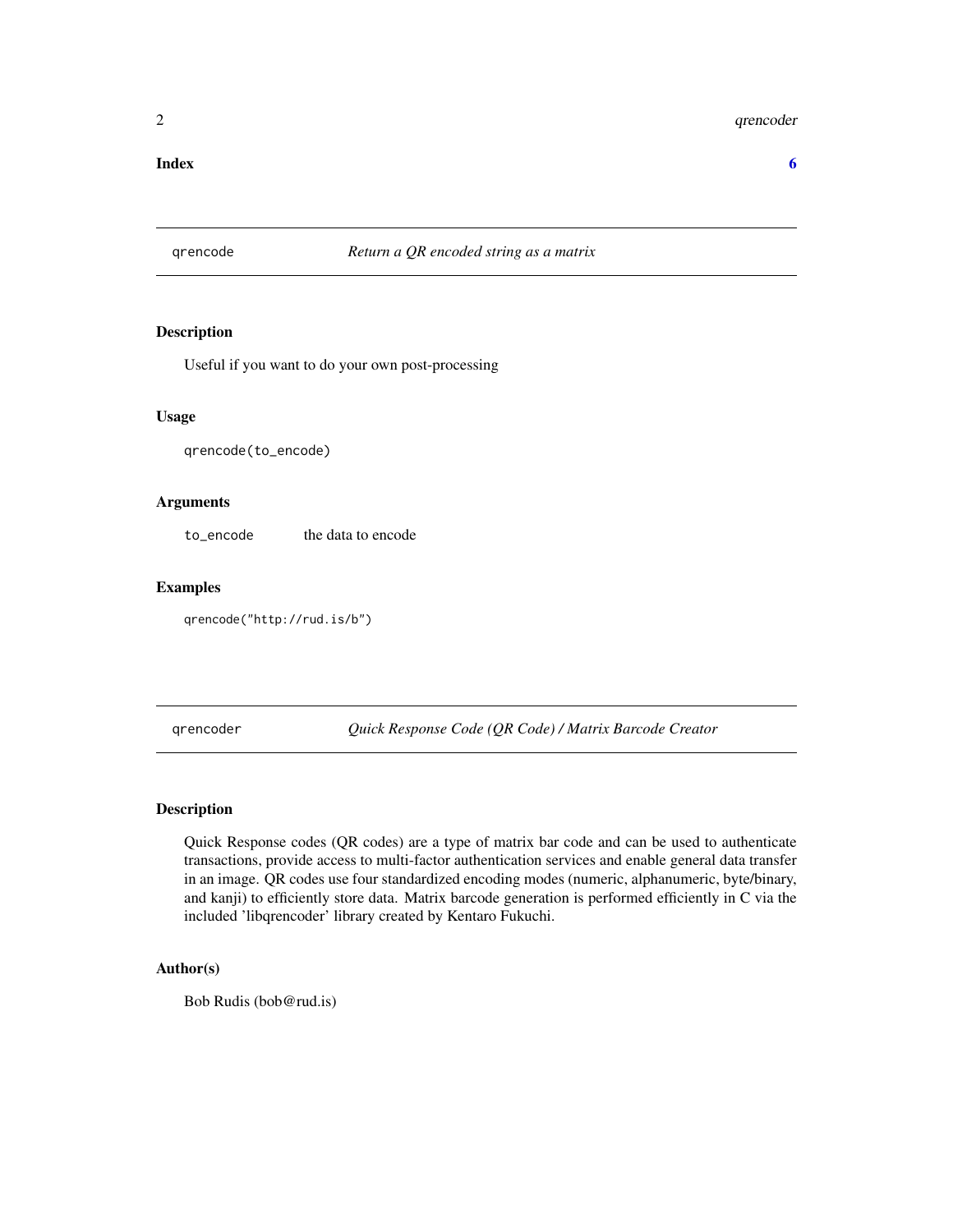<span id="page-2-0"></span>

#### Description

Useful for ggplot::geom\_raster

#### Usage

qrencode\_df(to\_encode)

#### Arguments

to\_encode the data to encode

#### Examples

head(qrencode\_df("http://rud.is/b"))

qrencode\_png *Return a QR encoded string as a base 64 encoded inline png*

#### Description

Return a QR encoded string as a base 64 encoded inline png

#### Usage

```
qrencode_png(to_encode)
```
#### Arguments

to\_encode the data to encode

#### Note

data:image/png;base64, is prepended to the encoded png

#### Examples

cat(qrencode\_png("http://rud.is/b"))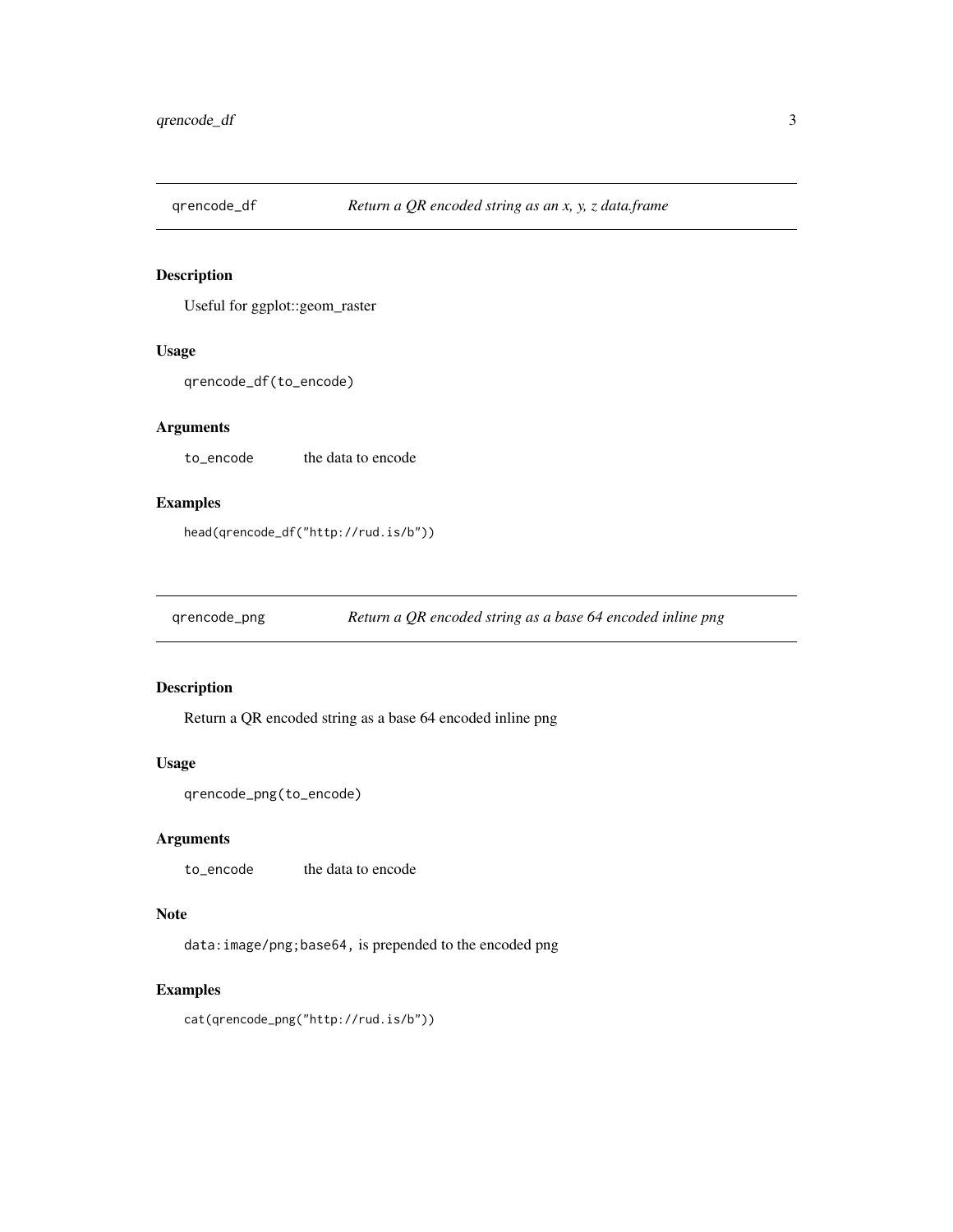<span id="page-3-0"></span>

#### Description

Return a QR encoded string as a raster object

#### Usage

qrencode\_raster(to\_encode)

#### Arguments

to\_encode the data to encode

#### Examples

```
library(raster)
old_mar <- par()$mar
par(mar=c(0,0,0,0))
image(qrencode_raster("http://rud.is/b"), asp=1, col=c("white", "black"),
                                          axes=FALSE, xlab="", ylab="")
par(mar=old_mar)
```
qrencode\_raw *Encodes a string as a QR code*

#### Description

Encodes a string as a QR coder

#### Usage

```
qrencode_raw(to_encode, version = 0L, level = 0L, hint = 2L,
 caseinsensitive = 1L)
```
#### Arguments

| to_encode | character string to encode                                                                                |
|-----------|-----------------------------------------------------------------------------------------------------------|
| version   | version of the symbol. If $\theta$ , the library chooses the minimum version for the<br>given input data. |
| level     | error correction level $(0 - 3)$ , lowest to highest)                                                     |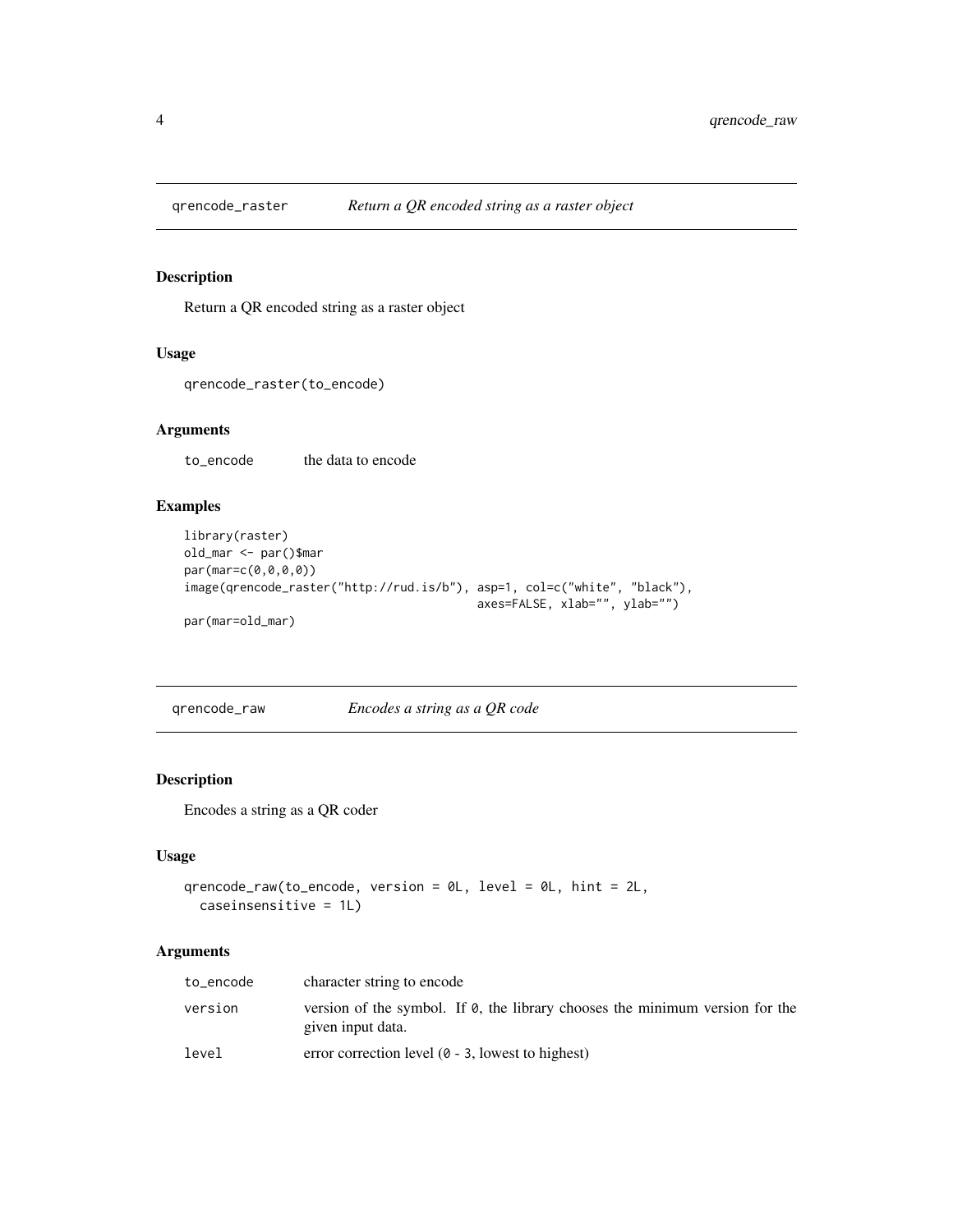#### qrencode\_raw 5

hint tell the library how Japanese Kanji characters should be encoded. If "3", the library assumes that the given string contains Shift-JIS characters and encodes them in Kanji-mode. If "2" is given, all of non-alphanumerical characters will be encoded as is. If you want to embed UTF-8 string, choose this. Other mode will cause EINVAL error.

"0" is "numeric mode", "1" is "alphanumeric mode", "5" is "ECI mode".

#### caseinsensitive

case-sensitive(1) or not( $\emptyset$ ).

#### See Also

<http://www.qrcode.com/en/about/version.html>